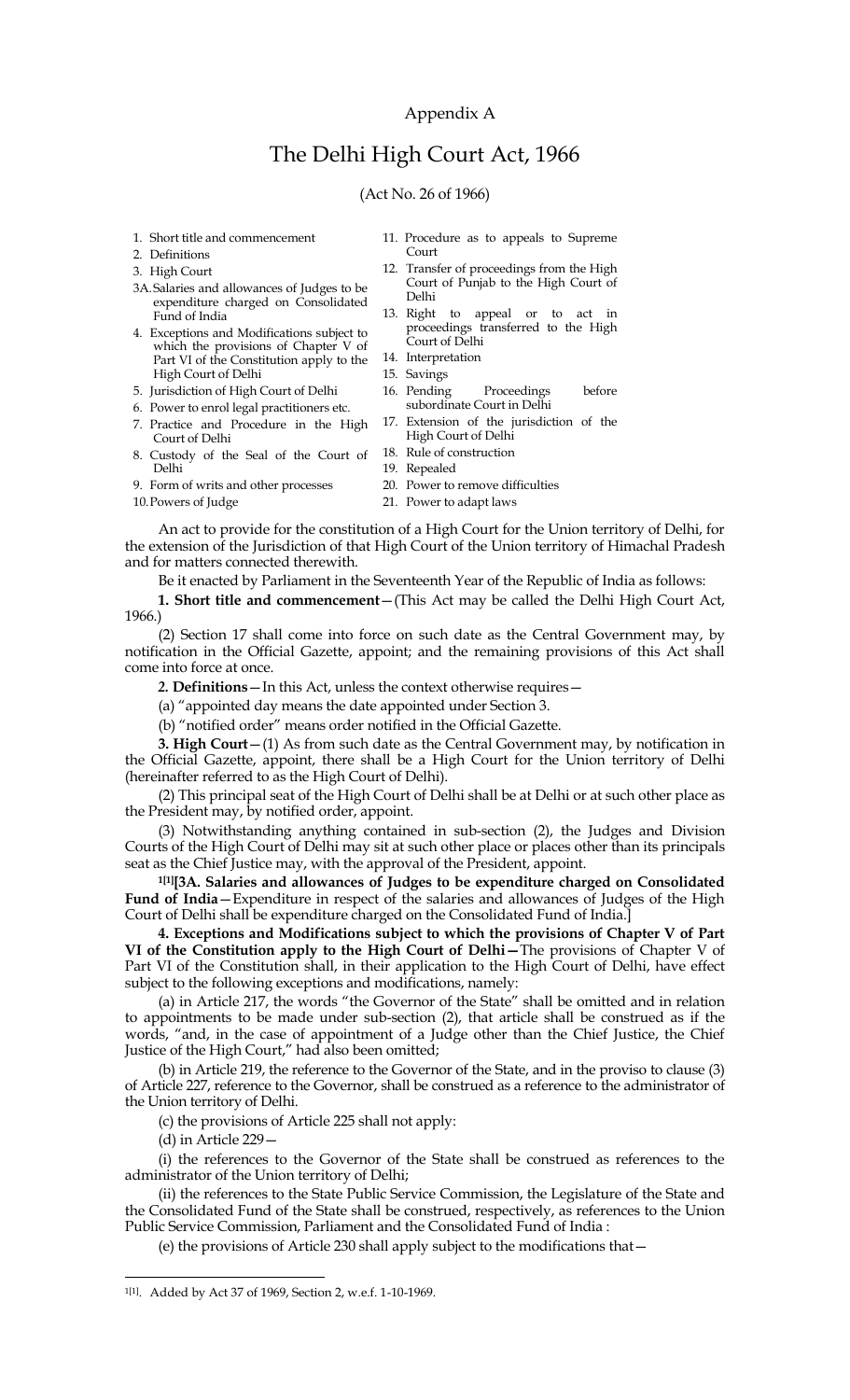(i) in clause (1) thereof, for the words "High Court" in both the places where they occur, the words "High Court for a Union territory" and for the words "any Union territory", the words "any other Union territory" shall be substituted;

(ii) for clause (2) thereof, the following clause shall be substituted, namely:

"(5) Where the High Court for a Union territory exercises jurisdiction in relation to another Union territory, the reference in Article 227 to the administrator of the Union territory of Delhi shall, in relation to any rules, forms or tables for subordinate Courts in that order Union territory, be construed as a reference to the administrator of that order Union territory.

(2) Between the coming into force of this Section and the appointed day, the President may, after consultation with the Chief Justice of India, appoint the Chief Justice, of the High Court of Delhi and as many other Judges of the said Court as he thinks fit, and any appointments so made shall take effect as from the appointed day.

**5. Jurisdiction of High Court of Delhi**—(1) The High Court of Delhi shall have, in respect of the territories for the time being included in the Union territory of Delhi, all such original, appellate and other jurisdiction as, under the law in force immediately before the appointed day, is exercisable in respect of the territories by the High Court of Punjab.

(2) Notwithstanding anything contained in any law for the time being in force, the High Court of Delhi shall also have in respect of the said territories ordinary original civil jurisdiction in every suit the value of which exceeds 2[2][rupees five lakhs.]

#### **COMMENTS**

*Constitutionality of Statute.—*In a suit pending before the High Court (original side) if a question may arise as to the invalidity or vires of regulation it can be heard and decided though a suit or proceeding specifically seeking adjudication of ultra vires and striking down of such regulation. *Indian Council of Agricultural Research* v. *Veterinary Council of India,* 1996 (63) DLT 786 : 1996 (38) DRJ 555.

Section 113 of CPC contemplates a case pending before any court and involving a question as to the validity of any act, ordinance and regulation or any provision contained therein, the determination of which is necessary for the disposal of the case. If the court is of the opinion that it is invalid and inoperative but has not been so declared by the High Court to which that court is subordinate or by the Supreme Court, the court shall state a case, setting out its opinion and the reasons thereof and refer the same for the opinion of the High Court. Such a question may arise by way of an issue in any suit and it is not necessary that a suit must have been filed specifically seeking relief of declaration of its nullity or of its being struck down. *Indian Council of Agricultural Research* v. *Veterinary Council of India,* 1996 (63) DLT 786 : 1996 (38) DRJ 555.

*Jurisdiction—*The jurisdiction of the High Court is same as exercisable in the Punjab High Court in Delhi before the constitution of Delhi High Court except as provided in Section 5(2) of Delhi High. Court Act, 1966. The High Court of Punjab under High Court (Punjab) Order 1947, has the same jurisdiction as exercised by the High Court at Lahore. There is no clause in the Letters Patent of Lahore High Court similar to Cl. 12 of the Letters Patent of Calcutta, Madras and Bombay High Courts. *R.P. Sachdeva* v*. The State,* AIR 1986 Delhi 178.

Full effect has to be given to the language employed to sub-section (2) of Section 5 "notwithstanding anything contained in any law for the time being in force" and that can be done only by saying that for purposes of Section 92 of the Code, the Court of the District Judge Delhi, will be the principal Civil Court of original jurisdiction in every suit the value of which does not exceed fifty thousand rupees (now twenty lakhs rupees) but in other suits the value of which exceeds the above amount, this High Court will be the principal Civil Court of original jurisdiction. It cannot be disputed that if original jurisdiction had been completely taken away from the Court of the District Judge, Delhi and conferred upon this High Court, then notwithstanding Section 24 of the Punjab Courts Act, the High Court will be the principal Civil Court of original jurisdiction irrespective of the valuation of the suit as in the case what are called the Presidency Courts. *Bakshi Lochan Singh* v. *Jatliedar Santokh Singh,* AIR 1977 Delhi 277.

*Pecuniary jurisdiction—Arbitrary and whimsical valuation—*A peculiar situation has arisen in Delhi as most of the High Courts in the country do not have Original Side Jurisdiction. The suit in relation to infringement, passing off etc, is filed for obtaining perpetual injunction. Suit has to be filed before the District Judge but to bring this suit to be maintained in this Court, relief for rendition of account is added wherein relief for rendition of account is valued at Rs. 200/- and for the purpose of jurisdiction the relief is valued at more than 5 lakhs rupees, whose exercise is for maintaining the suit in this Court and that is why figure of jurisdictional value is fixed over Rs. 5 lakhs so as to bring the suit within the pecuniary jurisdiction of the Original side of the Delhi High Court. There is neither any nexus nor rational or objectivity and not even a whisper in the plaint as on what basis the approximation value of jurisdiction has been arrived at by the plaintiff at Rs. 5,50,000/-. Least a plaintiff, if he feels and takes advantage of the settled proposition of law to value the suit for the purpose of jurisdiction differently than for the purpose of relief, ought to have given some reasons in the plaint, which I find totally missing in the case before hand. This fixation of valuation is demonstrably arbitrary, given to oust the jurisdiction of the Court of the first instance, i.e. the Court of the District Judge. Relief of rendition of account is sought in this suit, which is essentially a suit for injunction and to maintain this suit in this Court in paragraph 23(c) an averment has been made that for the purpose of jurisdiction, the value is fixed at Rs. 5,50,000/-. The foundation of suit emanates from the breach of legal obligation regarding copyright, trade mark and passing off, where the first and foremost relief is the relief of injunction. The relief for rendition of account is only to bring the suit within the ambit of section 9 of the Suits Valuation Act, Court Fee Act, read with Rules 3 & 4 of the Punjab & Haryana High Court Rules. The valuation in this suit over Rs. 5 lakhs is arbitrary and whimsical.

When there are two forums available to the plaintiff, the plaintiff has to file the suit at the Court of the lowest grade. The reasoning of section 15 of the Code of Civil Procedure that every suit should be instituted in the Court of the lowest grade competent to try it, is intended for the protection of the Courts of higher grade from over-burdening. The suit like the one before me has been filed by fixing a whimsical and arbitrary valuation with no material whatsoever. Thousands of suits are pending on the Original Side of the High Court. Litigants are waiting for more than 20 years for their substantive suits to be heard and rights determined but on account of three lines in the plaint all these helpless litigants, having paid Court fee, are sidelined to decide an interlocutory application. This is not what the rule of law is meant for. Unnecessarily overburdening the Court system when there is efficacious machinery available, the ingenuity making averment in the plaint regarding fixation of the valuation for the purpose of jurisdiction, in my opinion, will invest this Court with the jurisdiction to try the suit. For the reasons stated above the plaint is returned with a direction that the same may be filed in the Court of District Judge having jurisdiction to deal with the matter. *Wockhardt Veterinary Ltd.*  v. *Raj Medicos,* 1998 (6) AD Delhi : 1998 RLR 353.

*Pecuniary jurisdiction—Value fixed by petitioner when not inflated—*The respondent was required to pay only a sum of 2,99,950/- by way of application fee for 49,900 shares and the jurisdiction value of the petition cannot, therefore, be more than Rs. 2,99,500/- and as such this Court will have no pecuniary jurisdiction. In my opinion once the respondent has undertaken to subscribe 49,900 equity shares of Rs. 10/- each of the obligation of the respondent is for the payment of the value of these shares, which comes to Rs. 4,99,000. The petitioner has also claimed interest on this amount at the rate of 18% per annum and the jurisdiction value has, therefore,

 $\overline{\phantom{a}}$ 

 $2^{2}$ . Substituted for the words "rupees five laks" by Central Act No. 35 of 2003 w.e.f. 16.7.2003.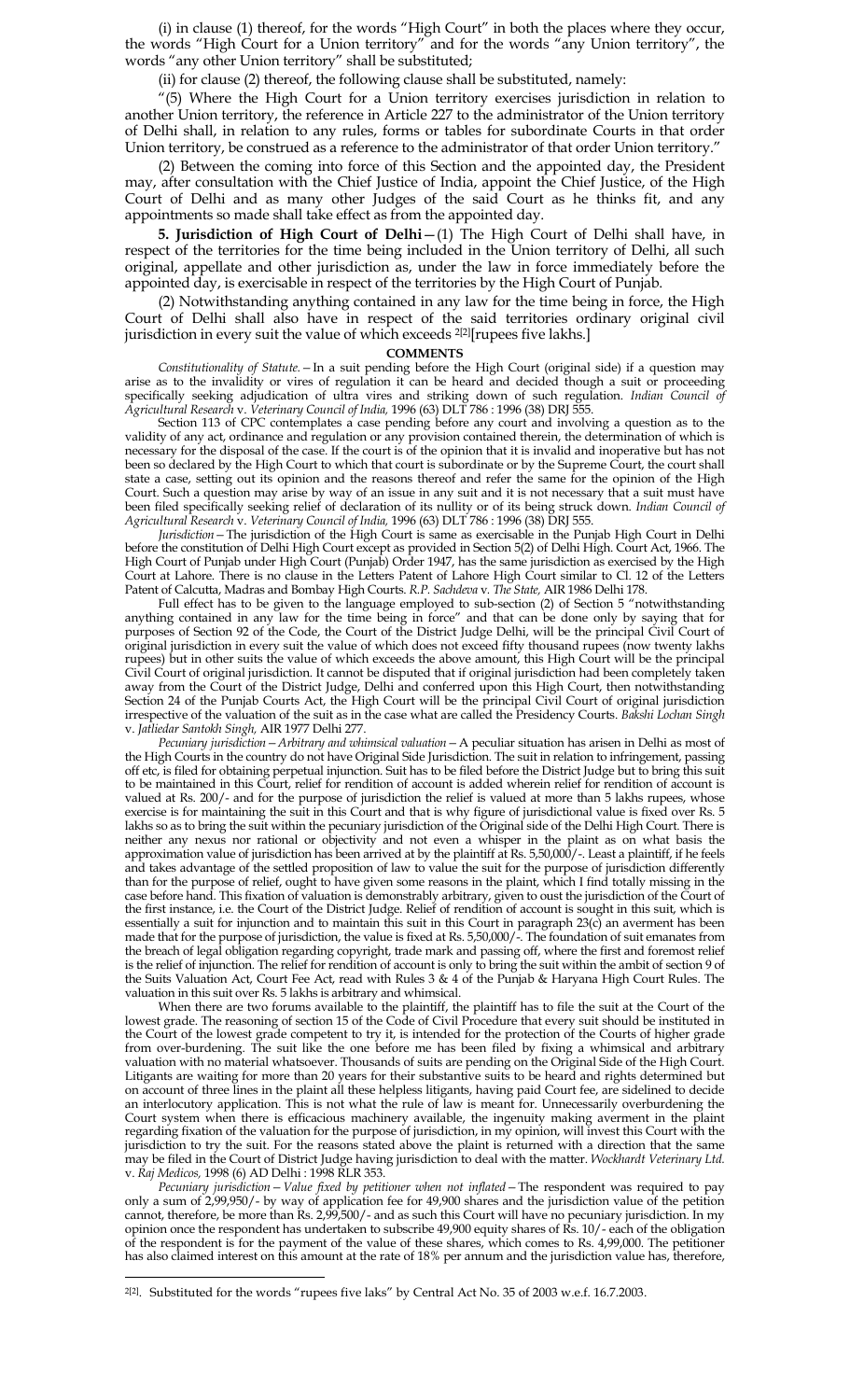been mentioned in the petition as Rs. 7,73,637/- which includes interest on the amount allegedly due from the respondent. In my view there cannot be any objection to this jurisdiction value fixed by the petitioner as the same is neither arbitrary not inflated. As the value of the petition for purposes of the jurisdiction is more than Rs. 5 lacs, this Court has pecuniary jurisdiction to try the petition. *Pasupati Fabrics Limited* v. *Savani Financial Limited,* 2001 (3) RAJ 167.

*Power to amend pecumiary limit—*For Union Territories, by virtue of Art. 241 of the Constitution, the Parliament alone has power to constitute a High Court for all or any of the purposes of the Constitution. This power include power of defining, enlarging, altering, amending and diminishing the territorial and pecuniary power. Delhi High Court Amendment Act, 2001 passed by Legislative Assembly of Delhi to amend the Delhi High Court Act 1966 and Punjab Courts Act 1918, whereby raising the pecuniary limit of Delhi High Court from 5 lakh to 20 lakh held ultra vires of Constitution. Legislative Assembly of Delhi was not competent to pass impugned legislation. *Geetika Panwar* v. *Govt. of NCT of Delhi,* 2002 (64) DRJ 588 : 2002 (99) DLT 840. *Delhi High Court Bar Association & Anothers* v. *Govt. of NCT of Delhi,* 2002 (64) DRJ 588 : 2002 (99) DLT 840.

*Scope of appeal—*In view of the special position of Delhi, where the ordinary original civil jurisdiction previously exercised by subordinate Courts has been brought within the ordinary civil jurisdiction of the High Court (with reference to suits of certain pecuniary value) only orders from which appeals lay under Order 43(1) of the Code from decisions made by Civil Courts would be appealable even where a single Judge of this court passed such orders in the exercise of ordinary civil jurisdiction. *Gokulchand D. Morarka* v. *Company Law Board,* (1974) 44 Co. Cases 173 (Delhi).

When a judgment is delivered by a Single Judge exercising the jurisdiction inherited from the Punjab High Court under Section 5(1) of the Act, then the appeal against it lies under Cl. X of the Letters Patent. On the other hand. When a learned Single Judge delivers a judgment in exercise of the ordinary original civil jurisdiction from the subordinate Courts under Section 5(2) of the Act then appeal lies under Section 10(1) of the Act. *The Public Trustee* v. *Sh: Rajeshwar Tyagi,* 1971 DLT 252. (see also *Smt. Shanta Sabharwal* v. *Smt. Sushila Sabharwal,* AIR 1979 Delhi 153.)

*Testamentary and intestate jurisdiction—*The contention that by virtue of the provision (Section 5(2)) this High Court has become the principal Court of original civil jurisdiction with respect to all matters of the said value including matters in which the testamentary and intestate jurisdiction is invoked, so as to divest the District Judge of the jurisdiction to deal with such matters ignores the limited purpose for which sub-section (2) confers jurisdiction and impliedly ousts the corresponding jurisdiction of the District Judge. The ordinary original civil jurisdiction has relation to every suit. This obviously leaves jurisdiction other than that exercisable in a suit such as testamentary and intestate jurisdiction as indeed other jurisdiction unaffected. *R.S. Sachdeva* v *The State,* AIR 1986 Delhi 178.

**6. Power to enrol legal practitioners etc.**—(1) The High Court of Delhi shall have like powers to approve, admit, enrol, remove and suspend legal practitioners, and to make rules with respect to them, as are, under the law in force immediately before the appointed day, exercisable by the High Court of Punjab.

(2) The right of audience in the High Court of Delhi shall be regulated in accordance with the like principles, as, immediately before the appointed day, are in force with respect of the right of audience in the High Court of Punjab :

Provided that subject to any rule made or direction given by the High Court of Delhi in the exercise of the powers conferred by this section, any person who immediately before the appointed day is an advocate entitled to practise or an attorney entitled to act in the High Court of Punjab shall be recognised as an advocate or an attorney entitled to practise or act, as the case may be, in the High Court of Delhi.

**7. Practice and Procedure in the High Court of Delhi**—Subject to the provisions of the Act, the law in force immediately before the appointed day with respect to practice and procedure in the High Court of Delhi and accordingly the High Court shall have all such powers to make rules and others with respect to practice and procedure as are immediately before the appointed day exercisable by the High Court of Punjab and shall also have powers to make rules and orders with respect to practice and procedure for the exercise of its ordinary original civil jurisdiction:

Provided that any rules or orders which are in force immediately before the appointed day with respect to practice and procedure in the High Court of Punjab shall, until varied or revoked by rules or orders made by the High Court of Delhi, apply with the necessary modifications in relation to practice and procedure in the High Court of Delhi as if made by that High Court.

#### **COMMENTS**

Practice & procedure are said to relate to the legal rules directing the manner of bringing the parties into Court, and the method of the Court after they are brought in, hearing, dealing with, and disposing of, matters in disputes between them. In *Tata Oil Mills* v. *Hansa Pharmacy,* ILR 1979 (2) Delhi 236, procedure was held to signify the mode in which the successive steps in litigation are taken. Thus "Practice & procedure" as occurring in section 7 of Delhi High Court Act appear to speak of the rules of Practice and procedure applicable to the Delhi High Court on its judicial side only *Suraj Bhan* v. *Rajinder Pal Singh Lamba,* 2001 (91) DLT 702.

This section, on its plain reading does not seem to contemplate the negative by excluding the applicability of the law in force immediately before the appointed day with respect to practice and procedure in the Courts of the District Judges and Subordinate Judges of the First Class in the Union Territory of Delhi. The Parliament, did not intend by enacting Section 7 that Rule 1 of Order 37, as indisputably applicable in express terms to the subordinate Courts in Delhi, would cease to apply to them with effect from the appointed day. The Courts of the District Judges and Subordinate Judges of the First Class having been expressly included in the amendment made by the Punjab High Court in Rule 1 of Order 37, nothing contained in Sections 121 and 127 CPC, would automatically repeal this part of Rule 1 or render this part of the amendment ineffectual or inoperative with effect from the appointed day. *Radhey Shyam Sawhney* v. *Bawa Joginder Singh Bhalla,* AIR 1969 Delhi 142.

Practice in its larger sense denotes the mode of proceeding by which a legal right is enforced, distinguished from the law which gives or defines the right and which by means of the proceedings the Court is to administer. *Poyser* v. *Minors,* (1881) 7 QBD 329.

Practice means the same things as procedure and denotes rules that make or guide *cursus curise* and regulate the proceedings in a case within the walls or limits of the Court itself. *A. G.* v. *Sillem,* (1864) 10, HLC 704,

In Words and Phrases Vol. 33 at page a88 "Practice and Procedure" are said to relate to the legal rules directing the manner of bringing parties into the Court, and the method of the Court after they are brought in, in hearing, dealing with, and disposing of, matters in disputes between them.

In Jowitt" s Dictionary of English Law 2nd edn. page 1438, procedure is the mode in which the successive steps in litigation are taken, *see Tata Oil Mills Co. Ltd.* v. *Hansa Chemical Pharmacy,* ILR (979) 2 Delhi 236.

**8. Custody of the Seal of the Court of Delhi**—The law in force immediately before the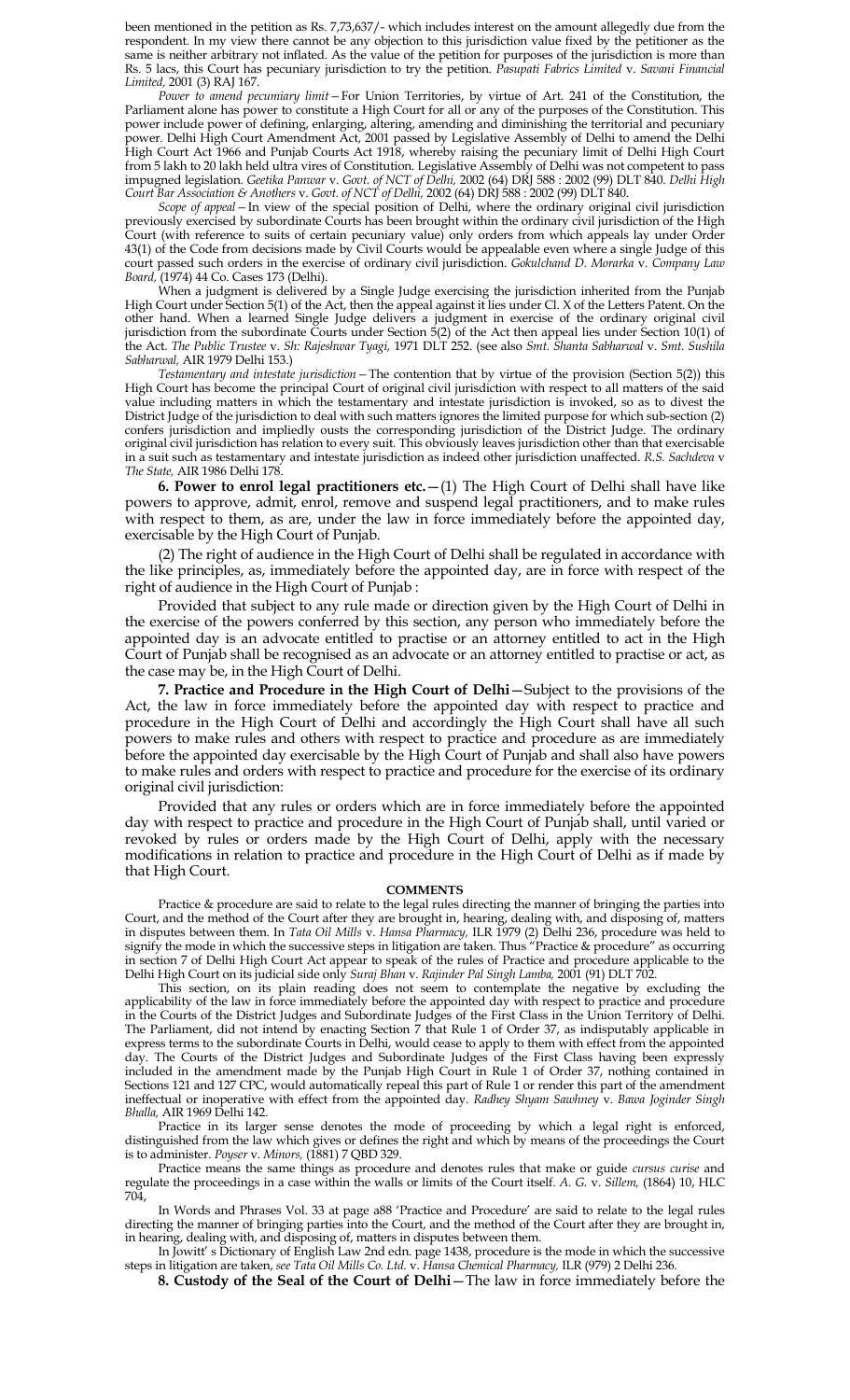appointed day with respect to the custody of the Seal of the High Court of Punjab shall, with the necessary modifications apply with respect to the custody of the Seal of the High Court of Delhi.

**9. Form of writs and other processes**—The law in force immediately before the appointed day with respect to the form of writs and other processes used, issued or awarded by the High Court of Punjab shall with the necessary modifications, apply with respect to the form of writs and other processes used, issued or awarded by the High Court of Delhi.

**10. Powers of Judge**—(1) Where a single Judge of the High Court of Delhi exercises ordinary original civil jurisdiction conferred by sub-Section (2) of Section 5 on that Court, an appeal shall lie from the judgment of the single Judge to a Division Court of that High Court.

(2) Subject to the provisions of sub-section (1), the law in force imme-diately before the appointed day relating to the powers of the Chief Justice, single Judges and Division Courts of the High Court of Punjab and with respect to all matters ancillary to the exercise of those powers shall, with the necessary modifications, apply in relation to the High Court of Delhi.

#### **COMMENTS**

*Appeal—Against grant of exemption in Court fee—*In a case of appeal against grant on exemption of Court fee, Ld. Single Judge held that in case plaintiff succeeds will pay Court fees from decreatal amount—Appeal against the order that Ld. Single Judge can only postpone and can not grant exemption. Appeal raises an important question of law. Appeal is maintainable. *Sahara India Airlines* v. *R. A. Singh,* 1997 (68) DLT 891 : 1997 (43) DRJ 217.

*Appeal—Against order rejecting review.—*Order rejecting application for review is not "judgment"—No appeal lies therefrom. *Basant Kharbanda* v. *Punjab & Sind Bank,* 1997 (1) AD (Delhi 398 : 1997 (40) DRJ 145 : 1997 (65) DLT 378. In *Shanker Moniram Nale* v. *Shilolsing Gannusing Rajput,* (1994) 2 SCC 753, an appeal was preferred against an order rejecting an application for review. Their Lordship held:—

"This appeal is obviously incompetent. It is against an order of a Division Bench of the High Court rejecting the application for review of a judgment and decree passed by a learned Single Judge, who seems to have retired in the mean time. It is not against the basic order. Order 47 Rule 7 of CPC bars an appeal against the order of the Court rejecting the review. On this basis, we reject the appeal.'

*Appeal—Bar under Special Law—*An order granting leave to a party to revoke the authority of an appointed arbitrator under section 5 of the Arbitration Act is not an appealable order under section 39 of Arbitration Act and even an Order appointing another arbitrator is not appealable. Appeal if not maintainable under section 39, also not maintainable under section 10 of Delhi High Court Act. *Chairman & Managing Director NTPC* v. *Raj Kishan & Co.,* 2001 (5) AD (Delhi) 242. (See also *Union of India* v. *S. Mohinder Singh,* AIR 1979 All. 342.)

Application for temporary injunction under section 41 read with section 2 of Arbitration Act dismissed by Single Judge. Appeal before Division Bench under section 10 of Delhi High Court Act is not maintainable in view of section 39 of the Arbitration Act. Former is a general and latter is a special law. *M/s. Banwari Lal Radhey Mohan*  v. *Punjab State Cooperative Supply and Marketing Federation,* AIR 1983 Delhi 402 : 1983 (24) DLT 36 : 1983 Arb. LR. 28.

The provisions of section 39 of Arbitration Act cannot be said to have been repealed by implication by section 10 (1) of Delhi High Court Act, 1966 and thus section 10(1) cannot be held to confer right of an appeal against those orders which are not covered by section 39(1) of the Arbitration Act. *Union of India* v. *A. S. Dhupia,* AIR 1972 Delhi 108.

*Appeal—Competency—*An appeal under Section 10(1) of Delhi High Court Act would be competent if it falls under Section 104 C.P.C. or Order 43 Rule 1. *University of Delhi* v. *Hafiz Mohd. Said,* 1972 DLT 151.

*Appeal—Intention of legislation—*The draftsman could neither have intended to restrict the right of appeal only to final judgments disposing of the entire suit nor could have intended it to extend to all orders made during the course of trial, however ministerial or procedural in their nature of ineffectual on the rights of the parties*. Begam Aftab* v. *S. Lal Chand,* AIR 1969 Delhi 85.

*Appeal—Legal right in dispute—*Where a legal right is in dispute and ordinary Courts of country are seized of such disputes, Courts are governed by ordinary rules of procedure applicable thereto and an appeal lies if authorised by such rules notwithstanding that legal right claimed arises under a special statute, which does not in terms confer a right of appeal. The present case relates to a suit filed on the original side and an application which would give rise to a right of appeal for which forum is provided under section 10 of Delhi High Court Act. *Rattanlal & Others* v. *Krishan Kumar & Others,* 2002 (63) DRJ 233 : 2002 (1) AD (Delhi) 80.

*Appeal—Maintainability—*Maintainability of appeal after accepting costs granted by the order of learned Single Judge. The Cost received by the clerk of counsel without any express authority from the party. Immediate steps taken to refund the cost. Appeal is maintainable as no question of estoppel can arise. *Abdul Hamid & Others* v. *Charanjit Mehra,* 1995 (35) DRJ 472 : 1995 (60) DLT 847 : 1995 (4) AD (Delhi) 717.

Single Judge dismissing the petition under Art 226 challanging the preventive detention—Appeal to division bench is maintainable. *Harminder Singh* v. *Union of India,* 1994 (29) DRJ 535 : 1994 (55) DLT 187.

*Appeal—Mis-statement of material fact.—*Petitioner directed by CEGAT to deposit full amount of duty. Petitioner filed writ in Nagpur bench of Bombay High Court where relief not granted. Against the same order of CEGAT, writ petition filed in Delhi High Court which granted interim order and same confirmed by Single Judge. Mis-statement of material fact that no similar writ petition filed in any other High Court or Supreme Court tantamount to concealing of material fact. In the result writ dismissed and interim order vacated. *Union of India* v. *Central Cables Pvt. Ltd.,* 1992 (22) DRJ 268.

*Appeal—No inherent right—*Section 10 of Delhi High Court Act does not confer any right of appeal. It provides only a forum of appeal. Appeal is a creature of statute and there is no inherent right of appeal. *Vidyawati Construction Company* v. *Rail India Tech. & Eco. Services,* 2001 (91) DLT 538 : 2001 (2) Arb.LR 254. *(*See also *East India Hotels Ltd.* v. *Jyoti Pvt. Ltd.,* 1996 III AD (Delhi) 242 : 1996 (36) DRJ 706.

*Appeal—Order is not judgment—*An order of the Single Judge ordering "notice" under Order 39 Rule 3 CPC is not a judgment under Section 10 of Delhi High Court Act and hence the appeal is not maintainable. *Nisha Raj & Anothers* v. *Pratap K. Kaula & Others,* 1995 (57) DLT 490 : 1995 RLR 307 : 1995 (32) DRJ 89.

Single Judge ordered for sending documents for adjudication under Stamp Act. Such order dealing with relevancy or admissibility of documents is not appealable. If an order deciding whether the document is relevant or admissible is not a "Judgment", a fortiori, an order sending the document for adjudication cannot be a judgment. *M/s. Selected Marble Home* v. *Arun Kumar Gupta,* 1994 (30) DRJ 725 : 1994 RLR 454.

*Appeal—Right of liquidator of dissolved company—*Right of liquidator of dissolved company to file appeal— Single Judge held that liquidator could not represent non-existing company. Company was incorporated under GMBH Laws governed by the same. Court having jurisdiction over company on date of dissolution remains competent until the assets have been finally distributed. Suit by liquidator of dissolved company is maintainable. Appeal allowed and order of Single Judge Set aside. *Hansipara GMBH* v. *Dresner Bank Frankfurt,* 1992 (22) DRJ 260. See also *Russian and English Bank* v. *Baring Brothers and Company Ltd.,* 1932 (1) Chancery Division 435.

*Appeal—Second look over the matter—*Suit for infringement of trade marks and passing off—Appellants restrained by Single Judge. The order passed by learned Single Judge should not be lightly interfered with. However, if the attention of the learned Single Judge has not been drawn to certain facets of the matter, or though the attention was drawn, but learned Single Judge, either did not feel it necessary to go far enough, due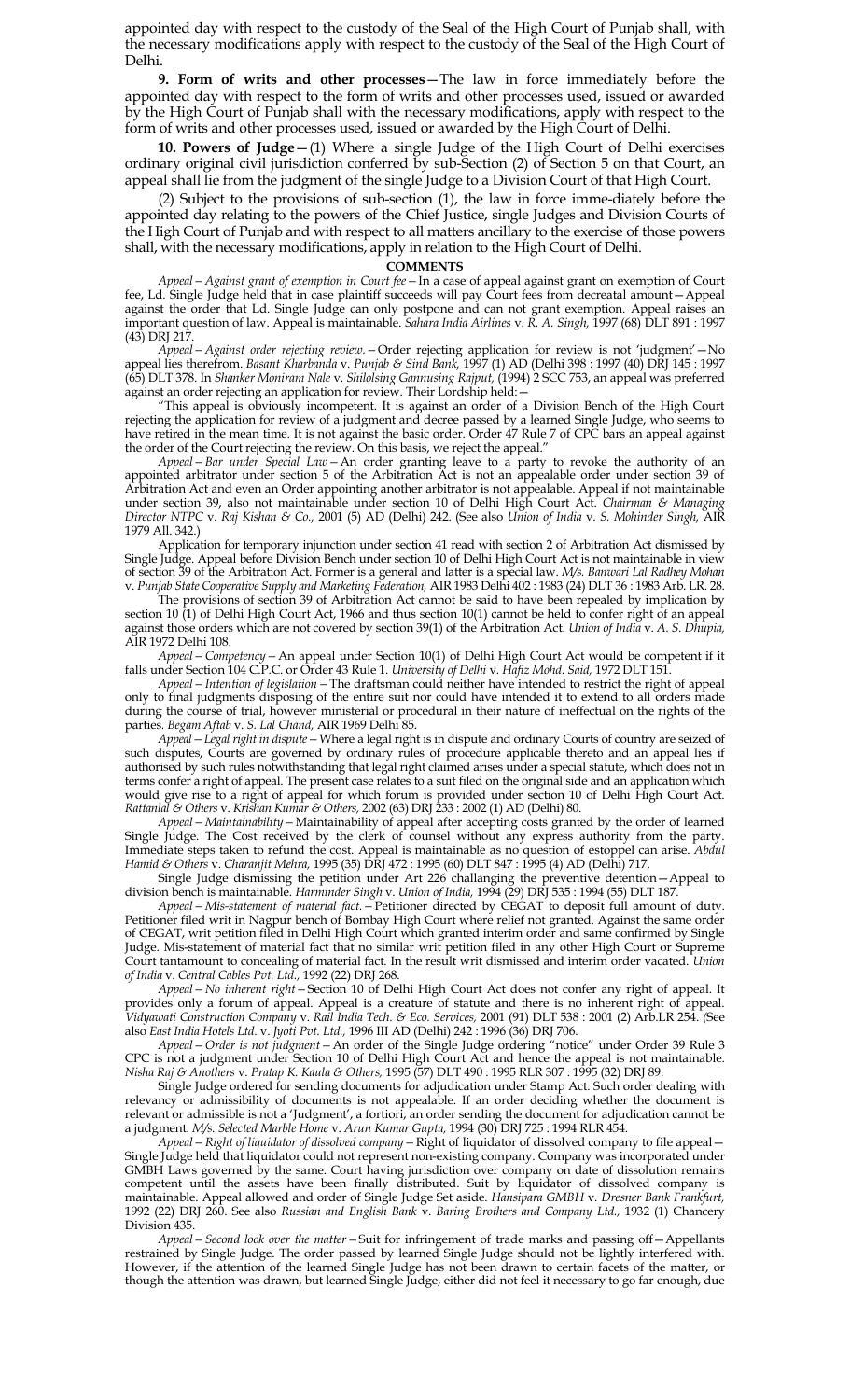to inequitable conduct of the party in an appeal under section 10, a Division Bench is not debarred to have a second look at those facts and facets of the matter. If parties or their counsel could not draw attention of learned Single Judge towards certain facts and facets and the tentative or final conclusions are apparently based on insufficient premises, a division bench, while hearing an appeal would be justified to have a second look over the matter and to form a different opinion on the basis of facts established by material on record and on established legal prepositions. *Rob Mathys India (P) Ltd.* v. *Synthes Ag. Char.,* 1997 PTC 669 (D.B.).

*Appeal—When order is not judgment—*An order passed by a Single Judge during the hearing of civil suit granting or refusing leave to deliver interrogatories does not decide any right of a party to the suit nor does it conclude any stage in the suit or proceedings. It does not amount to a "Judgment" within the meaning of section 10(1) so as to make it appealable. *Exports Unlimited* v. *Delhi State Industrial Development Corporation,* 1996 (37) DRJ 109 : 1996 (2) AD (Delhi) 570.

*Exercise of jurisdiction—*If Clause 10 of the Letters Patent was sufficient to provide the forum of appeals against judgments rendered in original jurisdiction contemplated by Section 5 of Delhi High Court Act, the legislature would not have enacted Section 10 at all in the High Court Act. So Clause 10 of the Letters Patent is not attracted in respect of judgments given by Single Judges of this Court while exercising jurisdiction under Section 5(2) of the Delhi High Court Act. *Neelam Mittal* v. *Sheel Kumar Mittal,* 1973 (2) ILR Delhi 616.

When a judgment is delivered by a Single Judge exercising the jurisdiction inherited from the Punjab High Court under Section 5( 1) of Delhi High Court Act, then the appeal against it lies under Clause 10 of the Letters Patent. On the other hand when a single Judge delivers a judgment in the exercise of the ordinary original civil jurisdiction obtained from the subordinate Courts under Section 5(2) of the Act, then the appeal lies under Section 10(1) of the Act. Due to this basic difference, the meaning of the word 'judgment' in Clause 10 of the Letters Patent and Section 10( 1) of the Act are different. The former includes a preliminary, interlocutory or final judgment or orders while the latter includes only a decree or an order appealable under the Code of Civil Procedure. *The Public Trustee* v. *Rajeshwar Tyagi,* AIR 1972 Delhi 302.

*Judgement—Appeal against order closing judgment—*Appeal against the order closing of evidence is not maintainable, as such order does not amount to judgment. Such orders are made during the course of recording of evidence and relate to the admissibility or relevancy of evidence and the conduct of the proceedings. These are of ancilliary nature and do not have the attribute of finality. *Hari Singh* v. *Kharaiti Lal & Sons.,* 1995 (32) DRJ 309 : 1995 (1) AD (Delhi) 746.

*Judgment—Appeal against order allowing amendment in written statement—*Appeal against the order of ld. Single Judge allowing amendments in written statement. The order in question takes away the valuable right of the plaintiff to rely on the admission of the defendant and therefore would constitute a judgment rendering it appealable by way of letter patent appeal. *Abdul Hamid & Others* v. *Charanjit Mehra,* 1995 (35) DRJ 472 : 1995 (60) DLT 847 : 1995 (4) AD (Delhi) 717.

*Judgment—Appeal from arbitrator's award—*Decision of Single Judge on appeal from arbitrator"s award is not a "judgment" within Clause 10. Letters Patent (Delhi). Appeal under Clause 10 is incompetent. *Banwari Lal & Sons Pvt. Ltd.* v. *Union of India,* 1982 DRJ 12 (SN) : 1981 (20) DLT 225 : AIR 1981 Delhi 366.

*Judgment—Interlocutory order.—*Two issues framed for disposal of application. First regarding limitation and second regarding service of notice to defendants. Learned Judge directing that issue No. 2 be dealt first. Interlocutory Order directing the defendant to lead evidence first in respect of application under Order IX R13 CPC is not a judgment and therefore cannot be subject matter of appeal. Such order is only procedural in nature. Neither this order puts an end to the proceedings nor to application under Order IX Rule 13 CPC. *Satish Chandra* v. *Sanjiv Katyal,* 1997 (67) DLT 377 : 1997 (4) AD (Delhi) 108. (See also *T. V. Tuljaram Row* v. *MK R. V. Alagappa Chettier,* (1912) ILR Mad. 1.)

*Judgment—Kinds of—*A judgment can be of three kinds, a final judgment, a preliminary judgment and intermediary or interlocutory judgment. The word "judgment" has undoubtedly a concept of finality in a broader and not a narrower sense. *Shah Babulal Khimji* v *Tciyaben (1981) 4 SSC 816. See also Judgal Kishore Paliwal* v. *S. Singh,* (1984)1 SCC 358.

*Judgment—Meaning and scope—*A judgment means a decision in an action whether final, preliminary or interlocutory which decides either wholly or partially, but conclusively in so far as the Court is concerned, the controversy which is the subject of the action. *Gokulchand D. Morarka* v. *Company Law Board,* 1974 (44) Co. Cases 173 Delhi.

*Judgment—Meaning and scope—*Because of original jurisdiction of Delhi Court depending upon valuation of suit, the word "judgment" for the purpose of appeal has a special meaning. It would include orders which affect vital and valuable rights of parties. The term cannot be interpreted by reference to appealable orders enumerated in Order 43 C.P.C. Orders relating to addition of parties or amendment of pleading would be judgment and hence appealable. *Gurmauj Sarna* v. *Joyce Salim,* 1989 Raj. L.R. 74.

Every interlocutory order cannot be regarded as a judgment but only those orders would be judgments which decide matters of moment or affect vital and valuable rights of the parties and which work serious injustice to the party concerned. Similarly orders passed by the trial Judge deciding question of admissibility or relevancy of a document also cannot be treated as judgments because the grievance of this score can be corrected by the appellate Court in appeal against the final judgment. *Swadeshi Polytex Ltd.* v. *V.K. Goel and others,* AIR 1987 Delhi 260.

It is not possible to lay down any definite rule which would meet the requirements of all the cases and all that we may say is that in determining whether an order or decision constitutes a "Judgment" or not the Court has to take into consideration the nature of the order and its effect upon the suit or the civil proceeding in which it is made. Each case would thus depend on its own peculiar facts and circumstances. *Begam Aftab* v. *S. Lal Chand,* AIR 1969 Delhi 85.

*Judgment—Order overruling objection to execution—*Order overruling objection to execution and directing recovery is a judgments. Appeal is maintainable. *Union of India* v. *M/s. Jagat Ram Trehan and Sons.,* AIR 1996 Delhi 191 : 1996 (61) DLT 779 : 1996 (36) DRJ 466. (*Radhey Shyam* v. *Shyam Behari Singh,* AIR 1971 SC 2337 followed.)

*Latter patent appeal—Scope of—*Interlocutory order simply adjourning the case and refusing to grant any interim order of restraint, is not a judgement, so not appealable to Division bench under letter patent. *Nico Resources Ltd.* v. *Gujarat State Petrolieum* Corporation, 2000 (88) DLT 303 : 2000 (55) DRJ 654. (See also *Shah Babulal Khim Ji* v. *Jayaben D. Kanta,* (1981) 4 SCC 8, *Nisha Raj* v. *Pratap K. Kaula,* 1995 1, AD Delhi 533, *Exports Unlimited* v. *Delhi State Industrial Development Corporation,* 1996 (37) DRJ 109*, T. V. Tuljaram Row* v. *MKRV Alagappa Chettiar,* ILR 35 Madras 1*, Justice of the peace for Calcutta* v. *Oriental Gas Co.* VIII Beng., LR 433, *Chandi Charan Saha* v. *Jrianendra Nath Bhattacharjee,* 29 Cal. LJ 225, *Muthura Sundari Dassi* v. *Haran Chandra Shaha,* AIR 1916 Cal. 361, *Shorab Merwanji Modi* v. *Mansata Film Distributors,* AIR 1957 Cal. 727, *Mohd. Felumeah* v. *S. Mandal,* AIR 1960 Cal. 582).

*Letter patent appeal—Against dismissal of writ petition—*Issue with regard to writ petition being not maintainable on the ground of delay and laches not raised at the time of hearing of the writ petitions, as the same does not find any place in the Judgment of learned Single Judge. Plea can not be raised in letter patent appeal. *Delhi Development Authority* v. *Shyama Prasad Mukherjee Park Plot Holders Assn.,* 1998 (75) DLT 169 : 1998  $(47)$  DRJ 147.

*Letter patent appeal—Against order in writ petition—*Clause 10 of Letters Patent, Section 10 of Delhi High Court Act, Section 141 of C.P.C. and Rule 19 of Original Side Rules cannot be invoked for appeal to an interim stay order granted by single Judge in Civil Writ Petition which is by way of extraordinary civil jurisdiction. *State of Himachal Pradesh* v. *Ajit Kumar,* ILR (1976) H.P. 24.

*Letter patent appeal—Interference with order of trial judge—*Considerations for exercise of jurisdiction to interfere with discretionary Order of trial judge—The Division Bench of the Court must give sufficient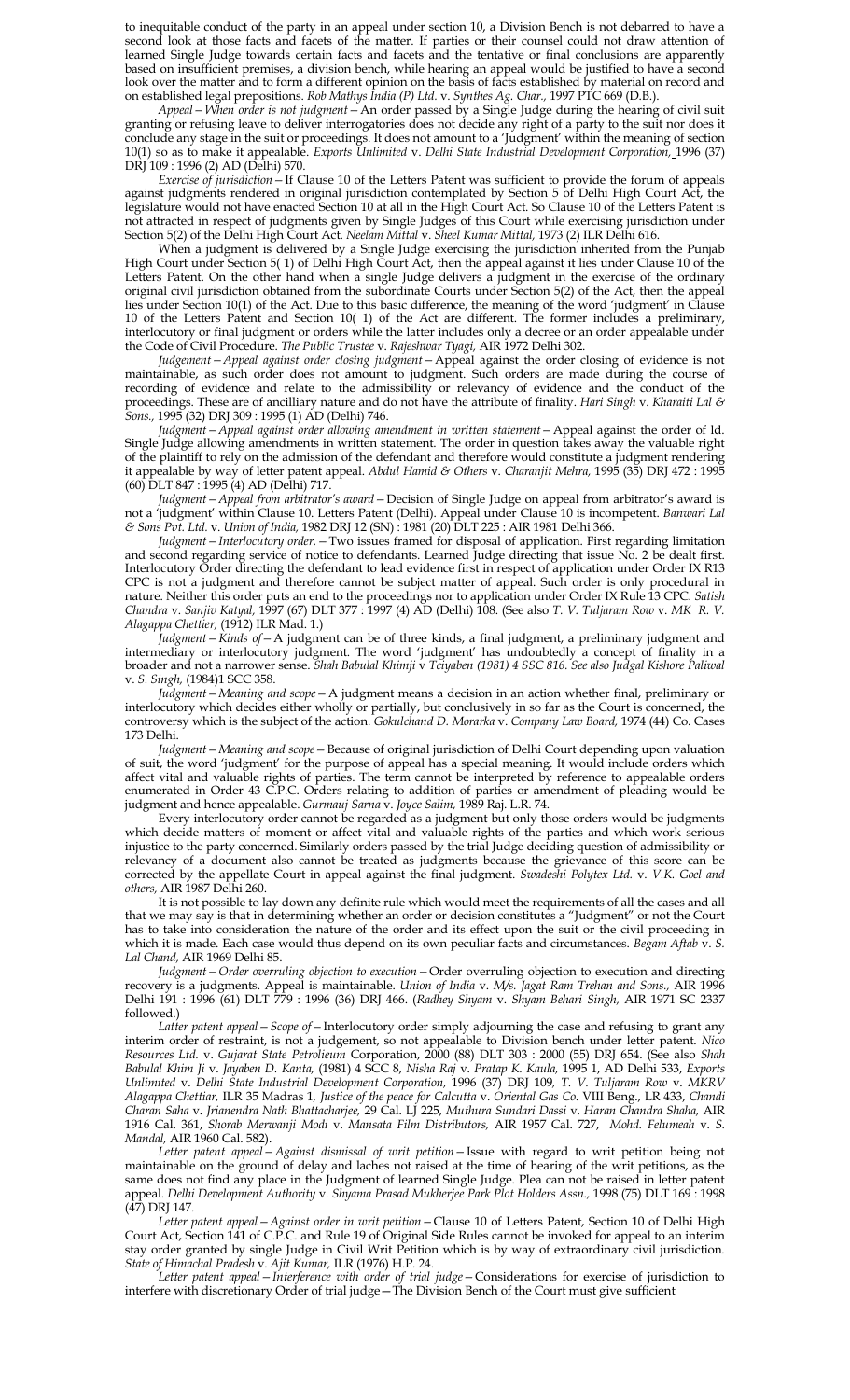allowance to trial judge and raise a presumption that any discretionary order which he passes must be presumed to be correct unless it is ex facie legally erroneous or causes grave and substantial injustice. *Gochwal Leasing & Finance (P) Ltd.* v. *Harish Chand Jhamb*, 1996 (37) DRJ 497 : 1996 (3) AD (Delhi) 718.

*Letter patent appeal—Locus standi to file—*Locus standi to file Letter Patent appeal—Appeals against the judgment of Single Judge allowing the Writ petitions and quashing the declaration made under section 6(1) of Land Acquisition Act as being violative of section 17(4) of the L A Act.—The beneficiary of the land has locus standi to challange the order in letter patent appeal. *International Airport Authority of India* v. *Akhil Sibal,* 1996 (37) DRJ 1 : 1996 (2) AD (Delhi) 317.

*Letter patent appeal—Scope of—*Challange to the order of Single Judge permitting a Will on record. Objection to production of Will on the ground of delay turned down. Appeal is not maintainable against such order as this does not fall within the definition of judgment. *Kusum Duggal* v. *Kaushalya Jhingan & Anothers,*  2000 (55) DRJ 831 : 2001 (89) DLT 146.

Direction to council to disclose the names of legal heirs of deceased party, does not decide any right of the parties. It is not a judgment subject to letter patent appeal. *Uttam Chand* v. *Canara Bank,* 1996 (63) DLT 303 : 1996 (38) DRJ 160.

There is no bar to the maintainability of a Letters Patent appeal under Clause 10 of the Letters Patent in proceedings under the Land Acquisition Act. Section 54 of the Land Acquisition Act does not contain any specific bar to the right of second appeal. Therefore the second appeal under the Letters patent will be available to the party concerned. *Mahli Devi* v. *Chander Bhan and Others,* AIR 1995 Delhi 293 : 1995 (58) DLT 162.

Respondent employee of Hindustan Commercial Bank, dismissed from service. Appeal against the order to Appellate Authority but no decision there on. Meanwhile the bank amalgamated with Punjab National Bank. Obligation passed on the Punjab National Bank to decide the appeal. Writ petition against Bank held maintainable and appeal allowed. *Punjab National Bank* v. *S.K. Poddar*, 2002 (65) DRJ 753 : 2002 (8) AD (Delhi) 4.

*Ordinary and extra-ordinary jurisdiction—*Section 10 becomes an all comprehensive section by covering all the types of intra-Court appeals. Thus by the application High Court has two types of original jurisdiction namely (1) ordinary and (2) extraordinary. Tile first type of jurisdiction is provided by sub-section (1) while the second type of jurisdiction is provided by sub-section (2) thereof. Historical perspective of both these types of original jurisdiction being different, the distinction between sub-sections (1) and (2) assumes importance. Intra-Court appeals contemplated both the sub-sections of Section 10 are against the judgment of a single Judge, because while sub-section (1) specifically refers to that expression, sub-section (2) makes a reference to that expression by necessary implication because it saves Clause 10 of the Letters Patent. *Asa Singh Kochhar* v. *Darshan Singh Kochhar,* ILR (1976) H.P. 551.

*Special jurisdiction—*Article 226 itself refers to several writs, which could be issued by the High Court. It creates a constitutional jurisdiction, which is entirely original, in ordinary parlance, it can be referred as a special jurisdiction; it cannot be classified as a Criminal Jurisdiction, at all, only because, a person in detention can invoke it for his release. *Harminder Singh* v. *Union of India,* 1994 (29) DRJ 535 : 1994 (55) DLT 187. (See *Mahomeddali Allabux* v. *Ismailji Abdulali*, AIR 1926 Bom. 332).

**11. Procedure as to appeals to Supreme Court**—The law in force immediately before the appointed day relating to appeals to the Supreme Court from the High Court of Punjab and the Judges and Division Courts thereof shall, with the necessary modifications, apply in relation to the High Court of Delhi.

**12. Transfer of proceedings from the High Court of Punjab to the High Court of Delhi**—(1) Except as hereinafter provided, the High Court of Punjab shall, as from the appointed day, have no jurisdiction in resepct of the Union territory of Delhi.

(2) Such proceedings pending in the High Court of Punjab immediately before the appointed day as are certified whether before or after that day, by the Chief Justice of that High Court having regard to the place of accrual of the cause of action and other circumstances to be proceedings which ought to be heard and decided by the High Court of Delhi, shall, as soon as may be after such certification, be transferred to the High Court of Delhi.

(3) Notwithstanding anything contained in sub-sections (1) and (2) of this section and in Section 5, but save as hereinafter provided, the High Court of Punjab shall have, and the High Court of Delhi shall not have, jurisdiction to entertain, hear or dispose of, appeals, applications for leave to appeal including leave to appeal to the Supreme Court, applications for review and other proceedings where any proceedings seek any relief in respect of any order passed by the High Court of Punjab before the appointed day:

Provided that if after any such proceedings have been entertained by the High Court of Punjab, it appears to the Chief Justice of that High Court that they ought to be transferred to the High Court of Delhi, he shall order that they shall be so transferred, and such proceedings shall thereupon be transferred accordingly.

(4) Any order made by the High Court of Punjab—

(a) before the appointed day, in any proceedings transferred to the High Court of Delhi by virtue of sub-section (2);

(b) in any proceedings with respect to which the High Court of Punjab retains jurisdiction by virtue of sub-section (3);

Shall for all purpose have effect, not only as an order of the High Court Punjab, but also as an order made by the High Court of Delhi.

**13. Right to appeal or to act in proceedings transferred to the High Court of Delhi**— Any person who, immediately before the appointed day, is an advocate entitled to practise or an attorney entitled to act, in the High Court of Punjab, and was authorised to appear or to act in any proceedings transferred from that High Court to the High Court of Delhi under Section 12, shall have the right to appear or to act, as the case may be, in the High Court of Delhi in relation to those proceedings.

**14. Interpretation**—For the purposes of Sections 12 and 17.

(a) proceedings shall be deemed to be pending in a Court until that Court has disposed of all issues between the parties, including any issues with respect to the taxation of the costs of the proceedings and shall include appeals applications for leave to appeal to the Supreme Court, applications for review, petitions for revision and petition for writs;

(b) references to a High Court shall be construed as including references to a Judge or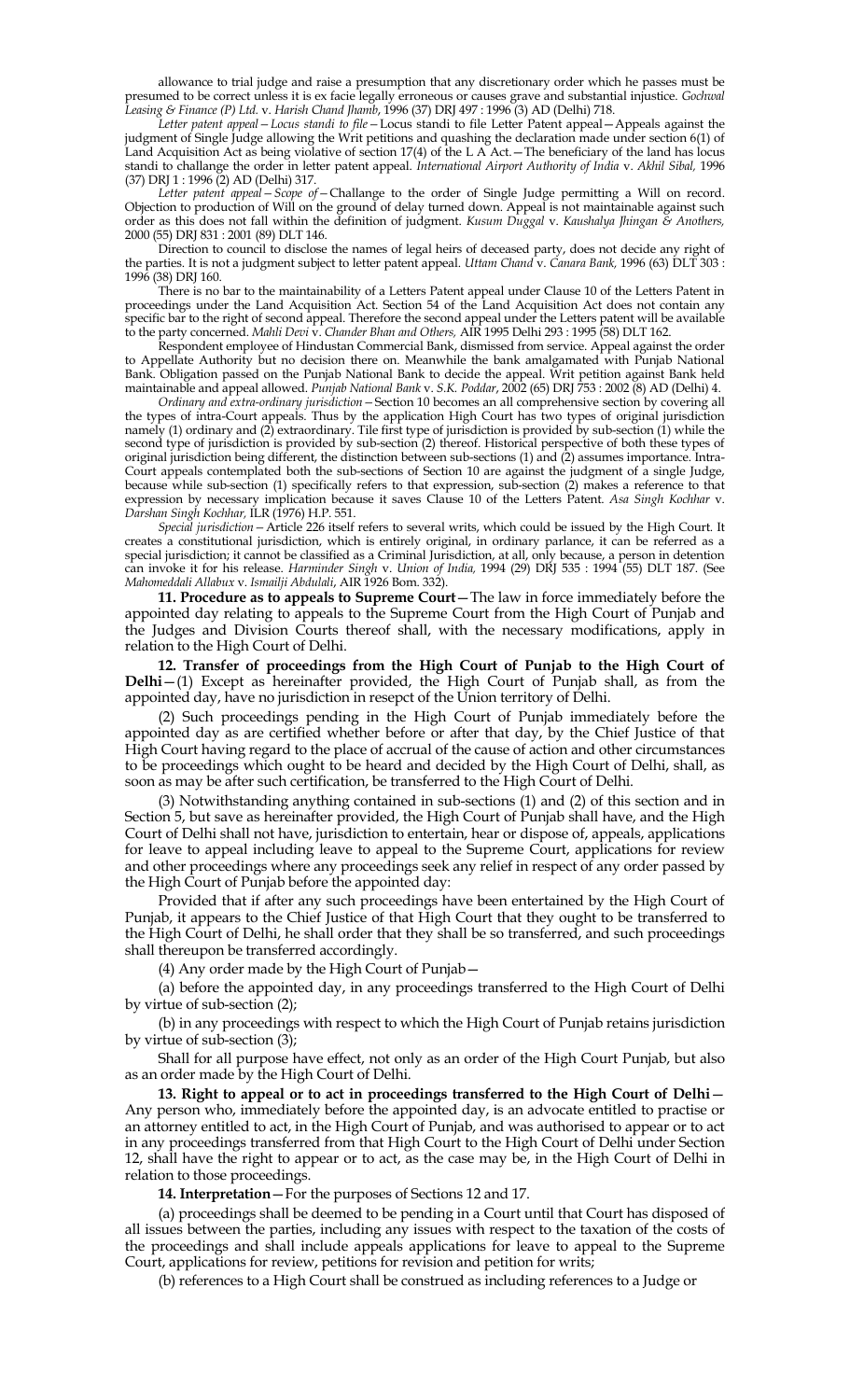Division Court thereof, and references to an order made by a Court or a Judge shall be construed as including references to a sentence, judgment or decree passed or made by that Court or Judge.

**15. Savings**—Save as provided in Section 4, nothing in this Act shall affect the application to the High Court to Delhi of any provisions of the Constitution, and this Act shall have effect subject to any provision that may be made on or after the appointed day with respect to that High Court by any Legislature or other authority having power to make such provision.

**16. Pending Proceedings before subordinate Court in Delhi—**All proceedings immediately before the appointed day in any subordinate Court in the Union Territory of Delhi in or in relation to any such civil suit as is referred to sub-section (2) of Section 5 shall in that day stand transferred to the High Court of Delhi which shall proceed to try, hear and determine the matter as if it had been pending therein.

**17. Extension of the jurisdiction of the High Court of Delhi—(**1) As from such date as the Central Government may, by notification in the Official Gazette, appoint (hereinafter referred to as the prescribed date), the jurisdiction of the High Court of Delhi shall extend to the Union Territory of Himachal Pradesh.

(2) As from the prescribed date the Court of the Judicial Commissioner for Himachal Pradesh shall cease to function and is hereby abolished:

Provided that nothing in this sub-section shall prejudice or effect the continued operation of any notice served, injunction issued, direction given, or proceedings taken before the prescribed date by the Court of the Judicial Commissioner for Himachal Pradesh abolished by this sub-section.

(3) The High Court of Delhi shall have, in respect of the territories for the time being included in the Union Territory of Himachal Pradesh,—

(a) All such original, appellate and other jurisdiction as under the law in force immediately before the prescribed date, is exercisable in respect of the said territories by the Court of the Judicial Commissioner for Himachal Pradesh; and also

(b) Ordinary original civil jurisdiction in every suit the value of which exceeds <sup>3[3]</sup>[fifty thousand rupees,] notwithstanding anything contained in any law for the time being in force.

(4) All proceedings pending in the Court of the Judicial Commissioner for Himachal before the prescribed date shall stand transferred to the High Court of Delhi.

(5) Any order made before the prescribed date by the Court referred to in sub-section (4) shall for all purposes have effect not only as an order of that Court but also as an order of the High Court of Delhi.

(6) For the removal of doubts, it is hereby declared that the provisions of Sections 7 to 11 and 13 shall, with the necessary modifications, apply to the High Court of Delhi in the exercise of jurisdiction conferred upon it by this section.

(7) All proceeding pending immediately before the prescribed date in any subordinate Court in the union Territory of Himachal Pradesh in or in relation to any such civil suit as is referred to in clause (b) of sub-section (3) shall on that date stand transferred to High Court of Delhi which shall proceed to try, hear and determine the matter as if it had been pending therein.

**18. Rule of construction**—(1) References in any law in force in the Union Territory of Delhi to the High Court of Punjab shall, as from the appointed day, be construed in relation to that Union territory, as references to the High Court of Delhi.

(2) References in any law in force in the Union Territory of Himachal Pradesh to the High Court of Punjab or to the Court of the Judicial Commissioner for that territory shall, as from the prescribed date, be construed in relation to that Union territory as references to the High Court of Delhi.

**19.** [Section 19 and Schedule repealed by the Repealing and Amending Act, 1976 (56 of 1976), Section 2 and First Schedule.]

**20. Power to remove difficulties—(**1) If any difficulty arises in giving effect to the provisions of the Act, the Central Government may, by notified order, make such provisions as appears to it to be necessary or expedient for the removal of the difficulty.

(2) Every order under this section shall be laid as soon as may be after it is made before each House of Parliament while it is in session or in two successive sessions, and if, before the expiry of the session for a total period of thirty days which may be comprised in one session in which it is so laid or the session immediately following, both Houses agree in making any modification in the order or both Houses agree that the order should not be made, the order shall thereafter have effect only in such modified form or be of no effect, as the case may be; so however, that any such modification or annulment shall be without prejudice to the validity of anything previously done under that order.

**21.** Power to adapt laws—For the purpose of facilitating the application of any law in relation to the Union territory of Delhi or Himachal Pradesh, Central Government may, before the expiration of two years from the appointed day in relation to the Union territory of Delhi and before the expiration of two years from prescribed date in relation to the Union territory of Himachal Pradesh, by order, make such adaptations and modifications of the law, whether by

 $\overline{\phantom{a}}$ 

<sup>&</sup>lt;sup>3[3]</sup>. Substituted by Act No. 37 of 1969, for the words "twenty-five thousand rupees."